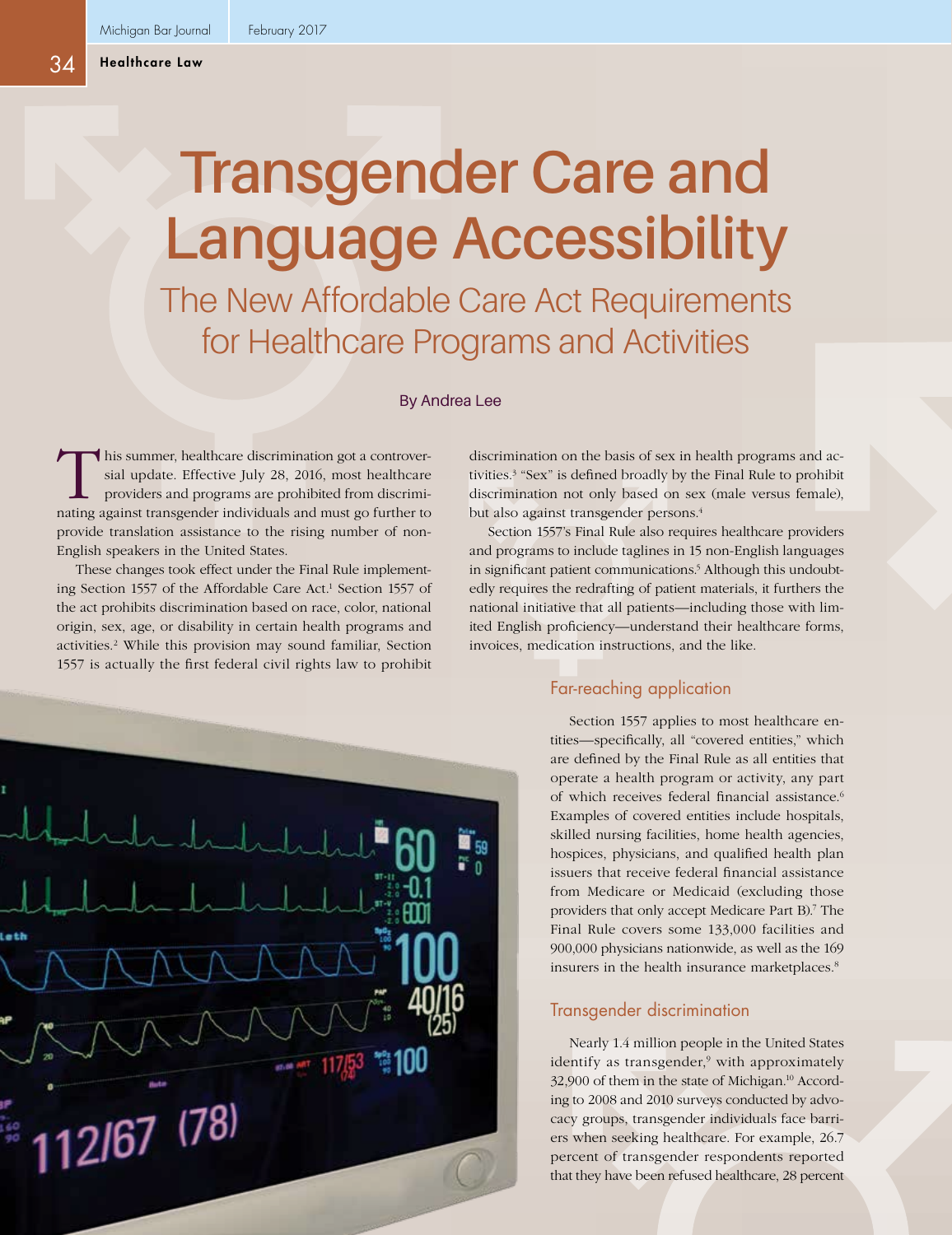## **FAST FACTS**

Section 1557 prohibits healthcare providers and programs from discriminating against transgender individuals and requires them to go further in providing translation assistance to the rising number of non-English speakers in the United States.

Section 1557 applies to most healthcare entities.

reported being subjected to harassment in medical settings, and 50 percent reported having to teach their medical providers about transgender care.<sup>11</sup>

Section 1557's Final Rule is notable, as it requires covered entities to treat individuals consistent with their gender identity. The Final Rule also prohibits covered entities from denying healthcare services to a transgender individual because the individual's sex assigned at birth is different from the one to which the health services would ordinarily be available.<sup>12</sup> For example, under the Final Rule, providers are now prohibited from denying treatment for ovarian cancer to a transgender male (a person who was assigned female at birth but whose gender identity is that of a man) or from denying a mammogram or pap smear for a transgender male who has breast tissue or an intact cervix. The Final Rule also requires that covered entities treat all patients consistent with their gender identity, including with regard to access to facilities.13 To comply, covered entities should ensure that intake policies collect a patient's gender identity and that rooming policies are consistent with the identity the patient disclosed.

Notably, the Final Rule does not address sexual orientation discrimination, which is distinguishable from gender identity. Sexual orientation refers to the sex of those to whom one is sexually and romantically attracted.<sup>14</sup>

#### **Enforcement**

In July 2015, the Office for Civil Rights entered into the firstof-its-kind voluntary resolution agreement regarding Section 1557 transgender discrimination.<sup>15</sup> The office entered into the voluntary resolution agreement with the Brooklyn Hospital Center in New York after a transgender individual filed a complaint alleging discrimination based on sex in the assignment of patient rooms.16 In the voluntary resolution agreement, the Brooklyn Hospital Center agreed to take various proactive steps, including revising admission policies and procedures; implementing an intake process that provides patients an opportunity to identify their sex, gender, and transgender status; revising room placement policies and procedures to ensure appropriate nondiscriminatory assignment of rooms; and training staff on the new policies.17

Despite Section 1557's quiet beginning, the release of the Final Rule has prompted litigation nationwide. Most significant

is *Franciscan Alliance v Burwell*. 18 This case was filed on August 23, 2016, by a Catholic healthcare system, Christian medical association, and five states (Kansas, Kentucky, Nebraska, Texas, and Wisconsin). The plaintiffs alleged that the Final Rule violates the federal Administrative Procedure Act and multiple other federal laws and constitutional provisions.19 Other pending litigation includes *Josef Robinson v Dignity Health*, 20 in which a transgender employee disputes an employer's denial of coverage for gender reassignment treatment through the employer's self-funded insurance plan, and *Rumble v Fairview Health Servs*, 21 in which a transgender male alleges an emergency room doctor and intake staff discriminated against him and mistreated him because of his gender identity.

Section 1557 has also prompted discussion in Michigan about the Michigan Department of Insurance and Financial Services' selection of Priority Health's HMO plan as the state's health insurance marketplace "benchmark plan" in 2012 and 2017. The state benchmark plan serves as the model for the essential health benefits that every Affordable Care Act health plan sold in the state must provide.<sup>22</sup> Because Priority Health's HMO does not cover transgender healthcare, other plans in Michigan exchanges may refuse to cover such care going forward, citing the state's benchmark plan exclusion.<sup>23</sup> In May 2015, an unnamed petitioner filed an appeal with the Michigan Department of Insurance and Financial Services following the denial of gender transition surgery by Priority Health, but was unsuccessful.24 In that appeal, the department held that Priority Health's HMO plan is consistent with Section 1557, which does not require the coverage of gender transformation surgery.25 The department also cited 10 other states that have benchmark plans excluding gender transformation surgery.<sup>26</sup>

### Translation and taglines

In addition to addressing gender identity, the Final Rule also makes significant changes to language access requirements for covered entities. The United States has seen a continuing increase in the number of individuals with limited English proficiency.27 These are individuals for whom English is not their primary language or who have a limited ability to read, write, speak, or understand English.<sup>28</sup> In the United States today, approximately 8.6 percent of the population have limited English proficiency, which amounts to more than 25 million people.29 Contrary to popular beliefs, this large population is not limited to states like California, Florida, New York, and Texas. For example, in Michigan, 9.1 percent of the state's population speak a language other than English at home.<sup>30</sup> In the metropolitan Detroit area, that percentage climbs to 12 percent with 126 different languages spoken in Detroit-area homes.<sup>31</sup>

Language barriers in healthcare settings pose serious problems. These barriers can lead to direct consequences such as death, delays in service, misdiagnoses, unnecessary tests, and prescription errors. Language barriers can also cause communication problems such as misunderstanding and lack of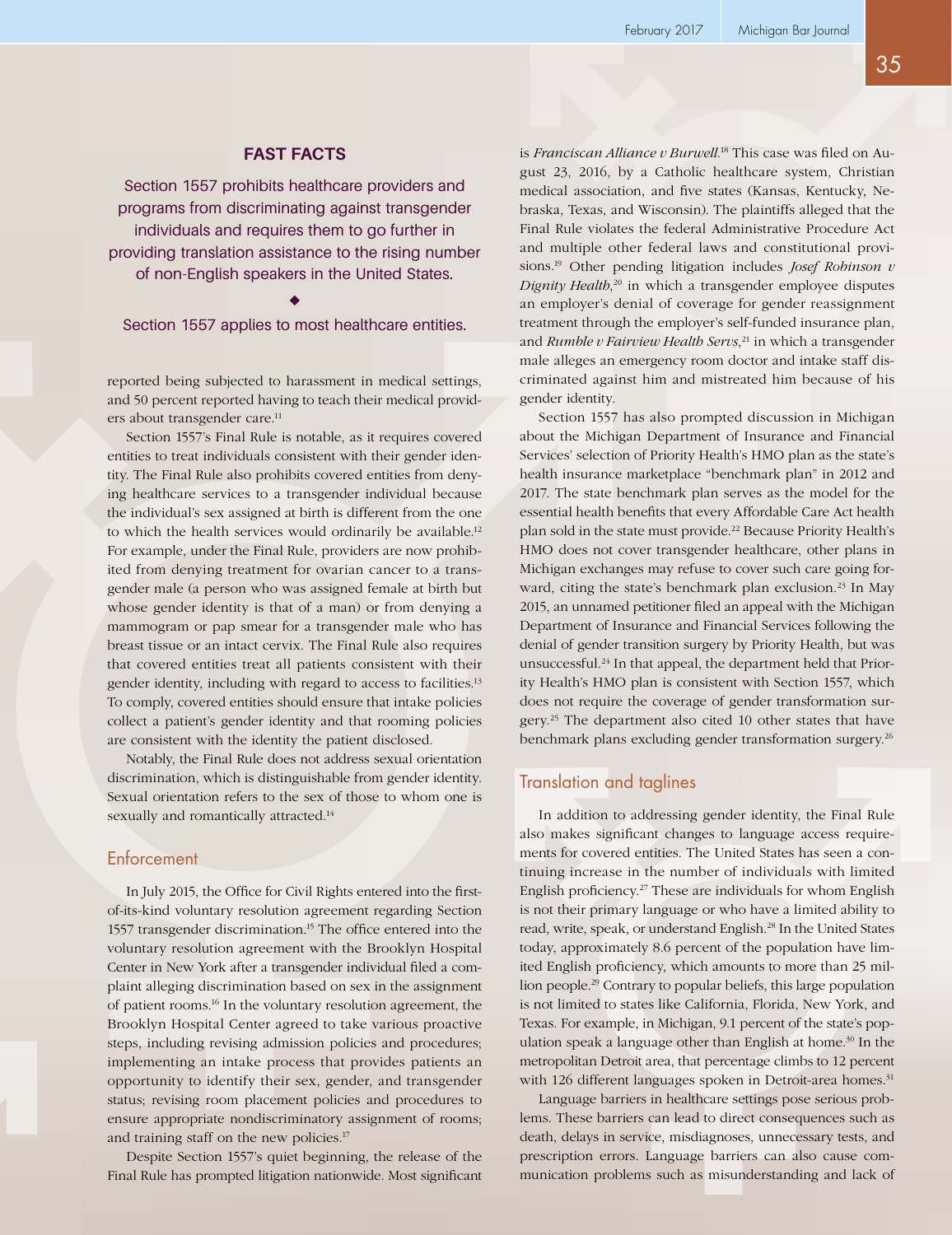

compliance with instructions, which can result in higher hospital readmissions, adverse events, and more frequent emergency room visits.32 Additionally, language barriers can make already difficult-to-understand written forms, instructions, and invoices indiscernible.

For decades, recipients of federal financial assistance have had a responsibility to ensure that individuals with limited English proficiency have meaningful access to programs and activities.33 The Final Rule is the first major federal clarification on this requirement in 13 years. $34$  Among other things, it adds a requirement that covered entities post taglines in at least the top 15 non-English languages spoken in the state in a visible font size in all "significant publications or significant communications" targeted to beneficiaries or members of the public.35 Significant publications include documents such as patient handbooks, outreach publications, written notices pertaining to patient rights and benefits, and marketing materials.36 Special rules apply for small-sized communications such as trifold brochures.<sup>37</sup>

The 15 taglines will indicate the availability of language services for individuals with limited English proficiency and must be provided regardless of the number or proportion of such individuals served or encountered in the provider's service population or the frequency with which such individuals encounter the provider. Taglines must also be posted in the physical location of the covered entity where it interacts with the public, as well as on the covered entity's website.<sup>38</sup> The translated taglines for each state's top 15 non-English languages can be found on the Department of Health and Human Services website.<sup>39</sup> This new requirement adds to the existing Michigan initiatives to address language needs in healthcare, such as the current requirement to provide translated materials in Spanish and English before HIV testing.<sup>40</sup>

While this provision may sound familiar, Section 1557 of the Affordable Care Act is actually the first federal civil rights law to prohibit discrimination on the basis of sex in health programs and activities.

The Office for Civil Rights has made available a table displaying the top 15 non-English languages spoken by individuals with limited English proficiency in each state that can be used by entities in Michigan to identify the required taglines.<sup>41</sup> This will, of course, vary with each new census, thus requiring monitoring as censuses are conducted every five years.

# Private right of action

The requirements of Section 1557 and its Final Rule are not toothless. Because Section 1557 combines the protections found under Title VI, Title IX, the Age Act, and Section 504, it is enforced through all mechanisms available under these statutes.42 This means that Section 1557 includes a private right of action for disparate impact claims as well as disparate treatment claims, regardless of the plaintiff's protected class.<sup>43</sup> For example, under this approach, given that the Age Act authorizes a private right of action for disparate impact claims, that same private right of action would exist for disparate impact claims based on race, color, or national origin that would otherwise not be available.<sup>44</sup> A Minnesota district court observed the significance of this when stating that Section 1557 "creat[ed] a new, health-specific, anti-discrimination cause of action that is subject to a singular standard, regardless of a plaintiff's protected class status."45 The court held that reading Section 1557 otherwise would lead to an illogical result.<sup>46</sup> For example, a plaintiff's Section 1557 race discrimination claim could allege only disparate treatment, but a plaintiff's Section 1557 age, disability, or sex discrimination claims could allege disparate treatment or disparate impact.<sup>47</sup>

#### Conclusion

Although July 28 marked the effective date for most parts of the Final Rule, the preliminary stages of these policy initiatives and the pending litigation challenging Section 1557 on constitutional grounds make Section 1557 an area to watch.

**Update**: Just before publication of this article, Judge Reed O'Connor ruled in the plaintiffs' favor in *Franciscan Alliance* and granted a nationwide injunction, temporarily blocking section 1557's prohibition on discrimination on the basis of gender identity and termination of pregnancy.<sup>48</sup> The injunction does not apply, however, to other parts of the Final Rule,